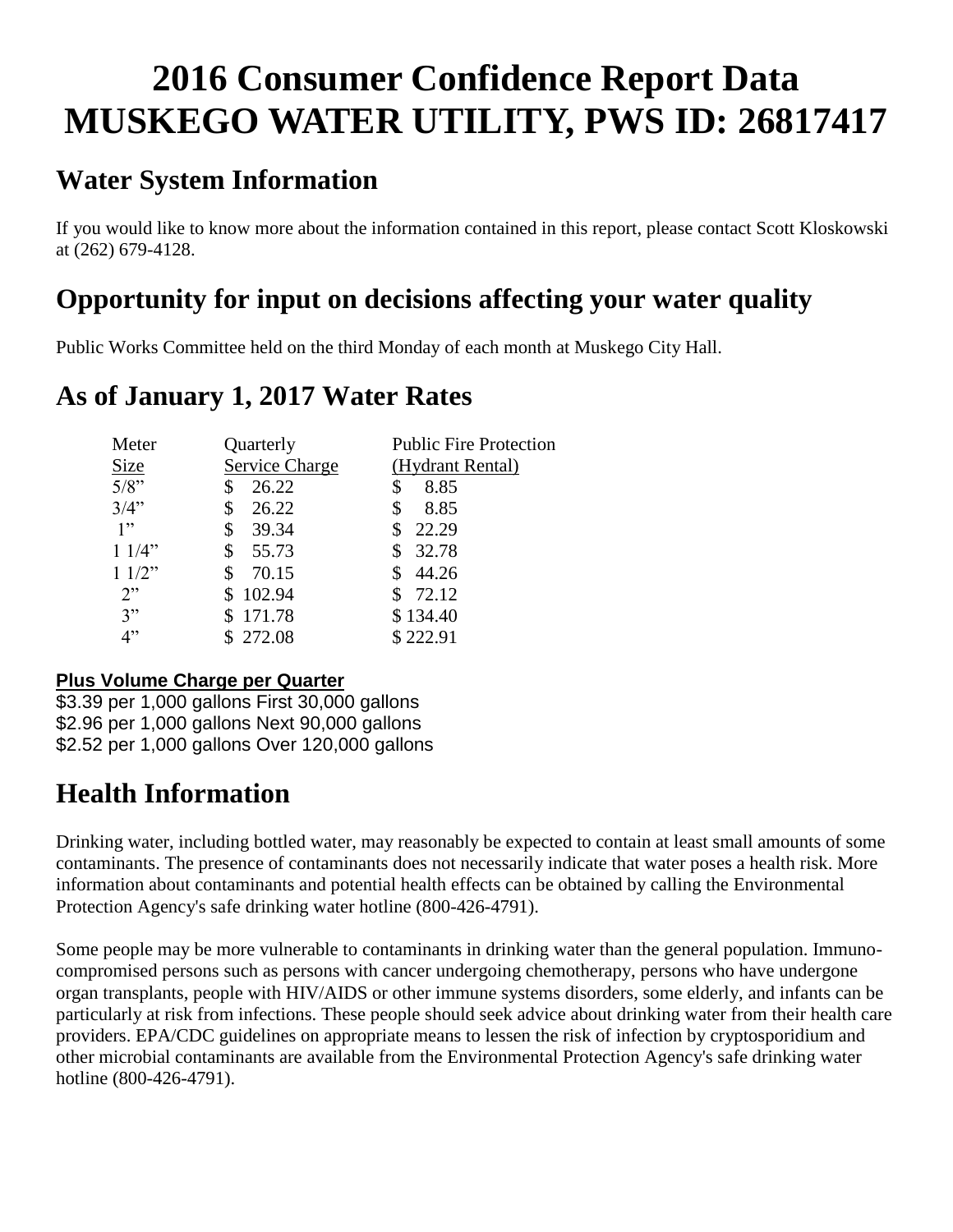### **Source(s) of Water**

| <b>Source ID Source</b> |                             | Depth (in feet) Status |                                |
|-------------------------|-----------------------------|------------------------|--------------------------------|
| $ 2 \>$                 | Groundwater <sup>[94]</sup> |                        | Active                         |
| 3                       | Groundwater 330             |                        | Active                         |
| 4                       | Groundwater 1350            |                        | Temp. Abandoned as of 05/03/16 |
| 6                       | Groundwater 1100            |                        | Perm. Abandoned as of 09/14/15 |
| 17                      | Groundwater 263             |                        | Active                         |
| 8                       | Groundwater 327             |                        | Active                         |
| 9                       | Groundwater 122             |                        | Active                         |
| 10                      | Groundwater 362             |                        | Active                         |
| 11                      | Groundwater 322             |                        | Active                         |
| 12                      | Groundwater 400             |                        | Active                         |
| 13                      | Groundwater 110             |                        | Active                         |

To obtain a summary of the source water assessment please contact, Scott Kloskowski at (262) 679-4128.

# **Educational Information**

The sources of drinking water both tap water and bottled water; include rivers, lakes, streams, ponds, reservoirs, springs and wells. As water travels over the surface of the land or through the ground, it dissolves naturally occurring minerals and, in some cases, radioactive material, and can pick up substances resulting from the presence of animals or from human activity.

Contaminants that may be present in source water include:

- Microbial contaminants, such as viruses and bacteria, which may come from sewage treatment plants, septic systems, agricultural livestock operations and wildlife.
- Inorganic contaminants, such as salts and metals, which can be naturally- occurring or result from urban storm water runoff, industrial or domestic wastewater discharges, oil and gas production, mining or farming.
- Pesticides and herbicides, which may come from a variety of sources such as agriculture, urban storm water runoff and residential uses.
- Organic chemical contaminants, including synthetic and volatile organic chemicals, which are byproducts of industrial processes and petroleum production, and can, also, come from gas stations, urban storm water runoff and septic systems.
- Radioactive contaminants, which can be naturally occurring or be the result of oil and gas production and mining activities.

In order to ensure that tap water is safe to drink, EPA prescribes regulations that limit the amount of certain contaminants in water provided by public water systems. FDA regulations establish limits for contaminants in bottled water, which shall provide the same protection for public health.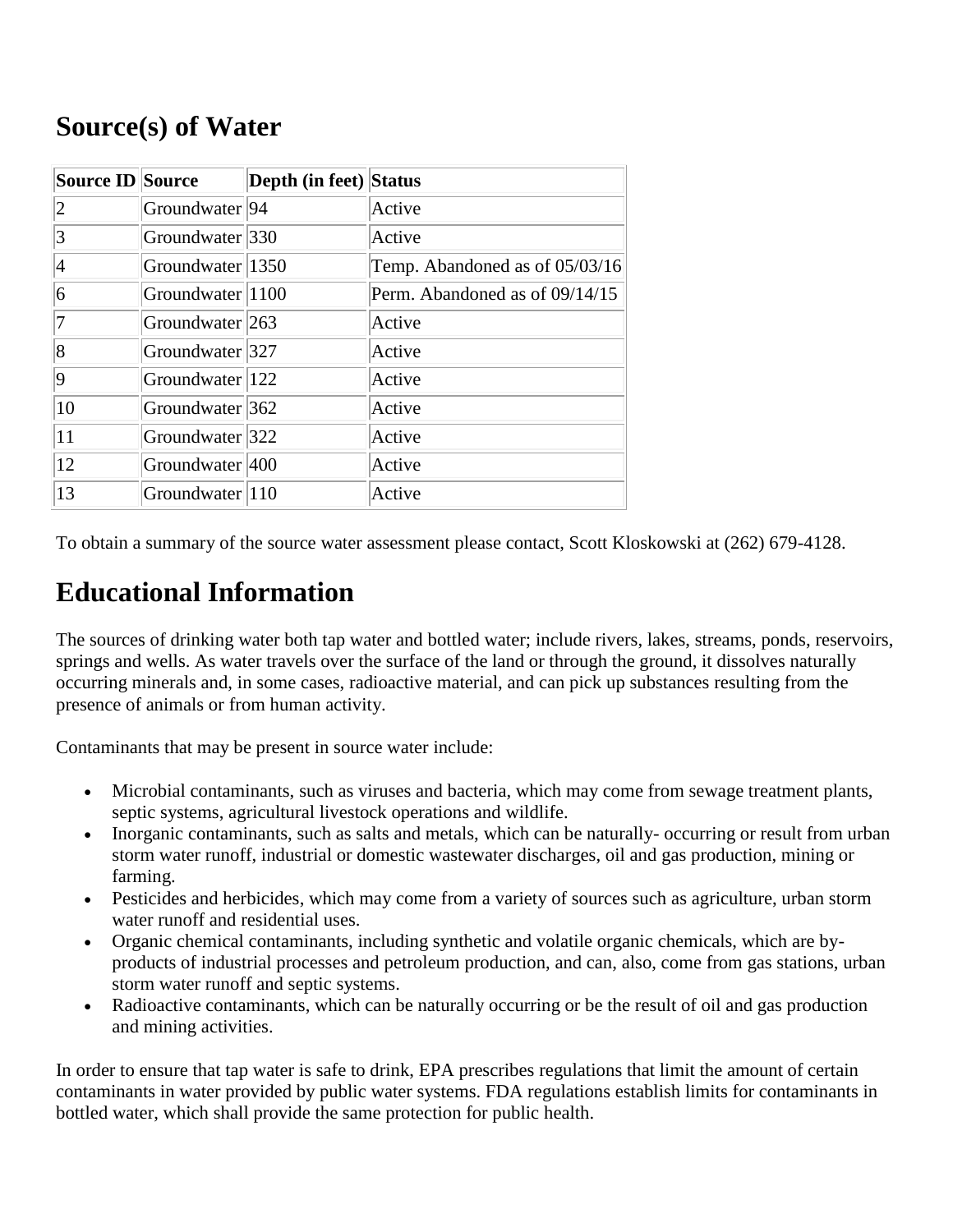# **Definitions**

| <b>Term</b>           | <b>Definition</b>                                                                                                                                                                                                                                                                |
|-----------------------|----------------------------------------------------------------------------------------------------------------------------------------------------------------------------------------------------------------------------------------------------------------------------------|
| AL                    | Action Level: The concentration of a contaminant which, if exceeded, triggers treatment or other<br>requirements which a water system must follow.                                                                                                                               |
| Level 1<br>Assessment | A Level 1 assessment is a study of the water system to identify potential problems and<br>determine, if possible, why total coliform bacteria have been found in our water system.                                                                                               |
| Level 2<br>Assessment | A Level 2 assessment is a very detailed study of the water system to identify potential problems<br>and determine, if possible, why an E. coli MCL violation has occurred or why total coliform<br>bacteria have been found in our water system, or both, on multiple occasions. |
| <b>MCL</b>            | Maximum Contaminant Level: The highest level of a contaminant that is allowed in drinking<br>water. MCLs are set as close to the MCLGs as feasible using the best available treatment<br>technology.                                                                             |
| <b>MCLG</b>           | Maximum Contaminant Level Goal: The level of a contaminant in drinking water below which<br>there is no known or expected risk to health. MCLGs allow for a margin of safety.                                                                                                    |
| <b>MFL</b>            | million fibers per liter                                                                                                                                                                                                                                                         |
| <b>MRDL</b>           | Maximum residual disinfectant level: The highest level of a disinfectant allowed in drinking<br>water. There is convincing evidence that addition of a disinfectant is necessary for control of<br>microbial contaminants.                                                       |
| <b>MRDLG</b>          | Maximum residual disinfectant level goal: The level of a drinking water disinfectant below<br>which there is no known or expected risk to health. MRDLGs do not reflect the benefits of the<br>use of disinfectants to control microbial contaminants.                           |
| mrem/year             | millirems per year (a measure of radiation absorbed by the body)                                                                                                                                                                                                                 |
| <b>NTU</b>            | Nephelometric Turbidity Units                                                                                                                                                                                                                                                    |
| pCi/1                 | picocuries per liter (a measure of radioactivity)                                                                                                                                                                                                                                |
| ppm                   | parts per million, or milligrams per liter (mg/l)                                                                                                                                                                                                                                |
| ppb                   | parts per billion, or micrograms per liter (ug/l)                                                                                                                                                                                                                                |
| ppt                   | parts per trillion, or nanograms per liter                                                                                                                                                                                                                                       |
| ppq                   | parts per quadrillion, or picograms per liter                                                                                                                                                                                                                                    |
| <b>TCR</b>            | <b>Total Coliform Rule</b>                                                                                                                                                                                                                                                       |
| <b>TT</b>             | Treatment Technique: A required process intended to reduce the level of a contaminant in<br>drinking water.                                                                                                                                                                      |

### **Detected Contaminants**

Your water was tested for many contaminants last year. We are allowed to monitor for some contaminants less frequently than once a year. The following tables list only those contaminants which were detected in your water. If a contaminant was detected last year, it will appear in the following tables without a sample date. If the contaminant was not monitored last year, but was detected within the last 5 years, it will appear in the tables below along with the sample date.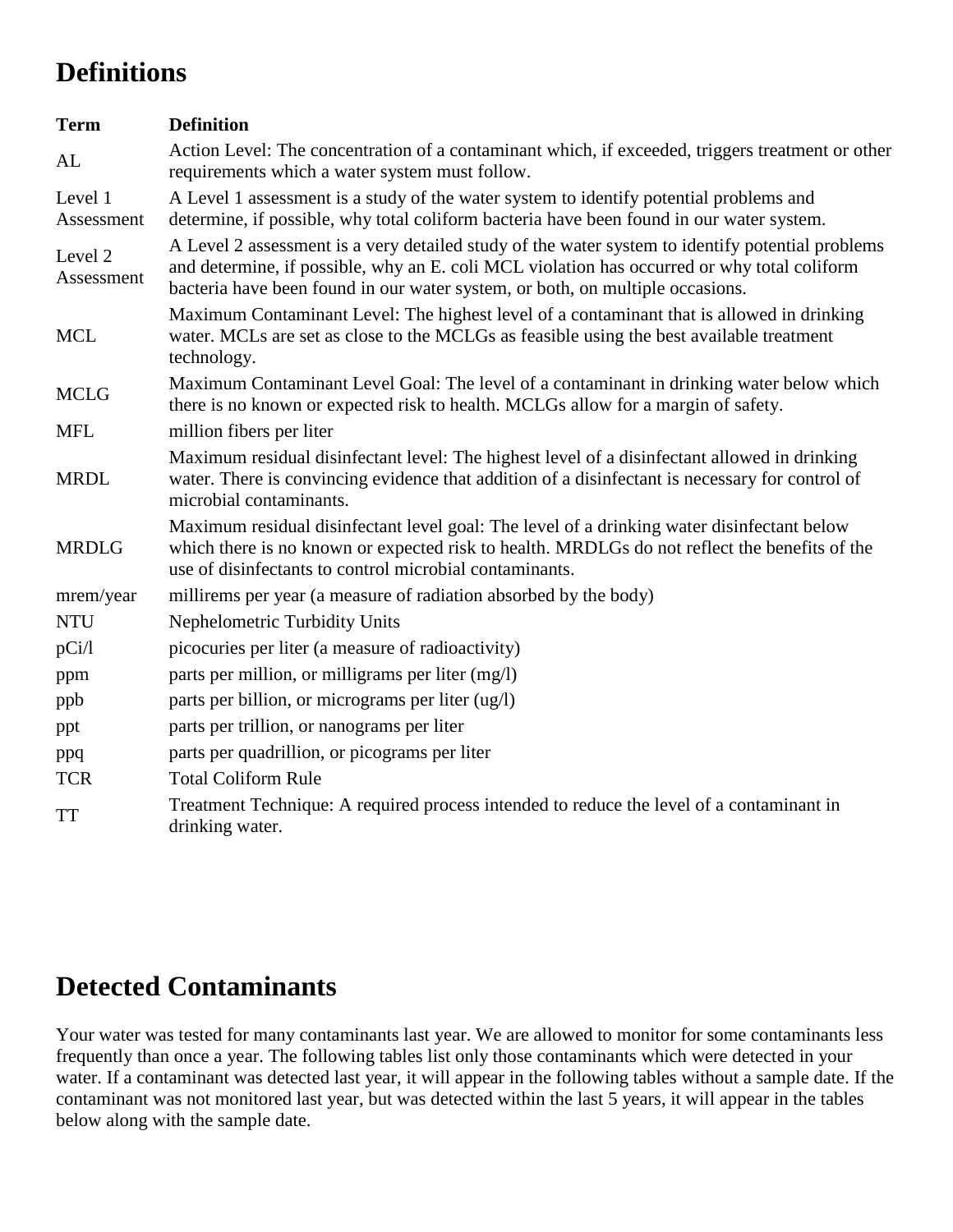# **Disinfection Byproducts**

| Contaminant<br>$l$ (units) |       |    | $\begin{array}{ l } \hline \textbf{Site} & \textbf{MCL} & \textbf{MCLG} \\ \hline \textbf{Found} & \textbf{Found} \end{array}$ |     | <b>Range Sample Date (if prior to 2016)</b> |    | Violation Typical Source of                  |
|----------------------------|-------|----|--------------------------------------------------------------------------------------------------------------------------------|-----|---------------------------------------------|----|----------------------------------------------|
| $HAAS$ (ppb)               | D-    | 60 | 60                                                                                                                             |     |                                             | No | By-product of drinking<br>water chlorination |
| <b>TTHM</b> (ppb)          | II )- | 80 | $ 0\>$                                                                                                                         | 8.4 |                                             | No | By-product of drinking<br>water chlorination |

### **Inorganic Contaminants**

| <b>Contaminant</b><br>$ $ (units) |                 | Site MCL MCLG   | <b>Level</b><br>Found | Range               | <b>Sample Date</b><br>$\left  \text{ (if prior to }\right.$<br>$ 2016\rangle$ | <b>Violation</b>       | <b>Typical Source of</b><br><b>Contaminant</b>                                                                                        |
|-----------------------------------|-----------------|-----------------|-----------------------|---------------------|-------------------------------------------------------------------------------|------------------------|---------------------------------------------------------------------------------------------------------------------------------------|
| <b>ARSENIC</b><br>$\phi$          | 10              | n/a             |                       | $3 - 7$             | 3/17/2014                                                                     | $\overline{\text{No}}$ | Erosion of natural deposits;<br>Runoff from orchards; Runoff<br>from glass and electronics<br>production wastes                       |
| <b>BARIUM</b><br>(ppm)            | $\overline{2}$  | $\overline{2}$  | 0.149                 | $ 0.012 -$<br>0.149 | 3/17/2014                                                                     | $\overline{\text{No}}$ | Discharge of drilling wastes;<br>Discharge from metal<br>refineries; Erosion of natural<br>deposits                                   |
| <b>FLUORIDE</b><br>(ppm)          | $\vert 4 \vert$ | $\vert 4 \vert$ | 1.7                   | $ 0.4 -$<br>1.7     | 3/17/2014                                                                     | $\overline{\text{No}}$ | Erosion of natural deposits;<br>Water additive which promotes<br>strong teeth; Discharge from<br>fertilizer and aluminum<br>factories |
| <b>SODIUM</b><br>$\gamma$ (ppm)   | n/a             | n/a             | 57.20                 | $ 7.00 -$<br>57.20  | 3/17/2014                                                                     | $\overline{\text{No}}$ | n/a                                                                                                                                   |

| <b>Contaminant</b><br>$l$ (units) | <b>Action</b><br><b>Level</b> | <b>MCLG</b> | 90 <sub>th</sub><br>Percentile<br>Level<br>Found | # of<br><b>Results</b>                                  | Sample<br>Date (if<br>prior to<br>2016) | Violation              | <b>Typical Source of</b><br><b>Contaminant</b>                                                                     |
|-----------------------------------|-------------------------------|-------------|--------------------------------------------------|---------------------------------------------------------|-----------------------------------------|------------------------|--------------------------------------------------------------------------------------------------------------------|
| <b>COPPER</b><br>(ppm)            | $AL=1.3$                      | 1.3         | 0.3850                                           | $0$ of 20<br>results were<br>above the<br>action level. | 8/20/2014                               | $\overline{\text{No}}$ | Corrosion of household<br>plumbing systems;<br>Erosion of natural<br>deposits; Leaching from<br>wood preservatives |
| $LEAD$ (ppb)                      | $AL=15$                       | 10          | 6.77                                             | 1 of 20<br>results were<br>above the<br>action level.   | 8/20/2014                               | $\overline{\text{No}}$ | Corrosion of household<br>plumbing systems;<br>Erosion of natural<br>deposits                                      |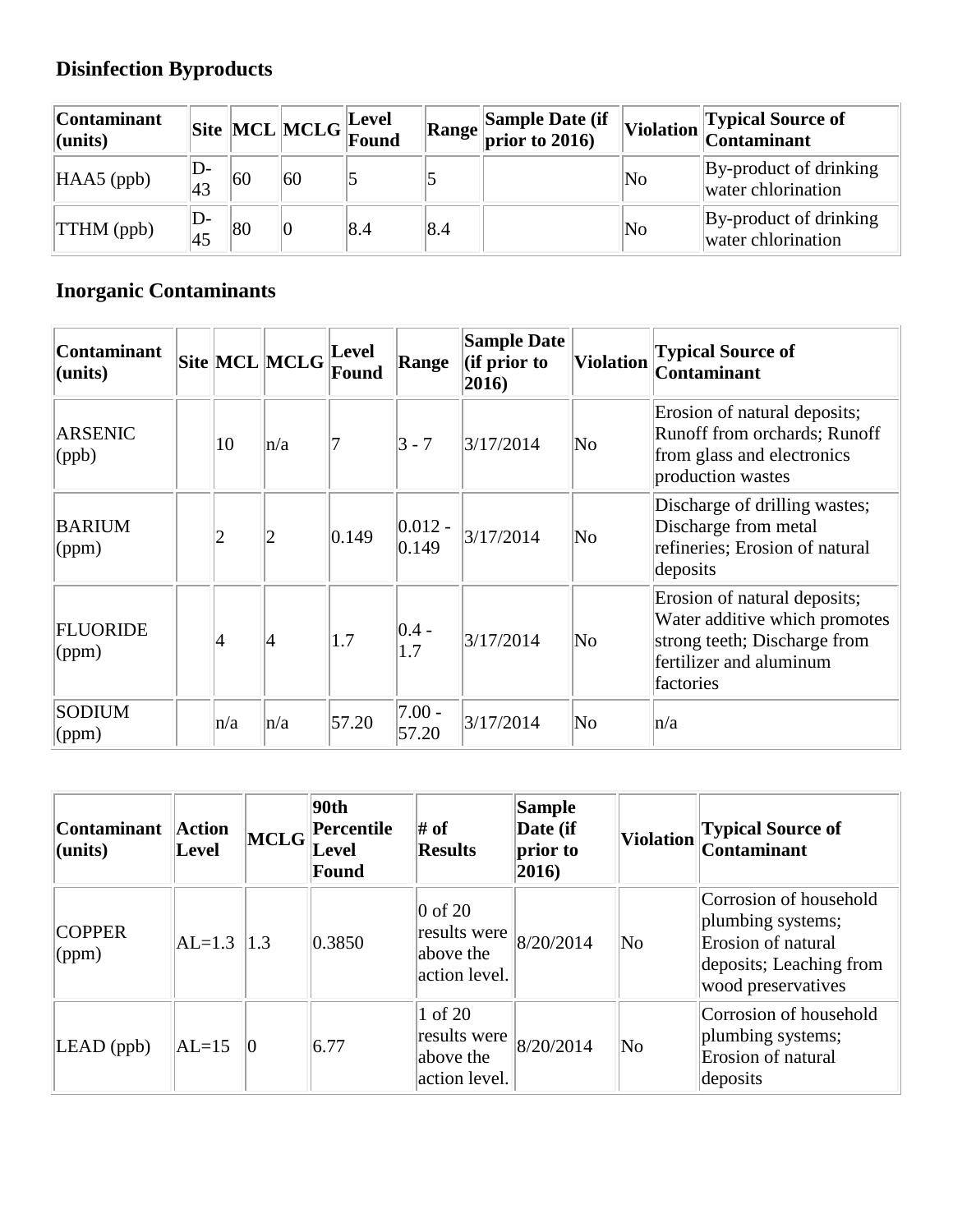### **Radioactive Contaminants**

| <b>Contaminant</b><br>(units)                                      |         | $\bf  Site  MCL  MCLG  Level$ | Found       | Range           | <b>Sample</b><br>Date (if<br>prior to<br>$ 2016\rangle$ | <b>Violation</b>       | <b>Typical Source of</b><br>Contaminant                                                                                                                                                 |
|--------------------------------------------------------------------|---------|-------------------------------|-------------|-----------------|---------------------------------------------------------|------------------------|-----------------------------------------------------------------------------------------------------------------------------------------------------------------------------------------|
| <b>GROSS BETA</b><br><b>PARTICLE</b><br><b>ACTIVITY</b><br>(pCi/l) | $\ln/a$ | $\ln/a$                       | $\vert 8.5$ | 8.5             |                                                         | $\overline{\text{No}}$ | Decay of natural and man-made<br>deposits. MCL units are in<br>millirem/year. Calculation for<br>compliance with MCL is not<br>possible unless level found is<br>greater than 50 pCi/l. |
| <b>GROSS ALPHA,</b><br>EXCL. R & U<br>$ ({\rm pCi/l}) $            | 15      | $ 0\rangle$                   | 14.5        | 14.5            |                                                         | $\overline{\text{No}}$ | Erosion of natural deposits                                                                                                                                                             |
| RADIUM, (226)<br>$+ 228$ (pCi/l)                                   | 5       | $ 0\rangle$                   | 1.2         | $ 0.0 -$<br>1.2 | 2/24/2014                                               | No                     | Erosion of natural deposits                                                                                                                                                             |
| <b>GROSS ALPHA,</b><br><b>INCL. R &amp; U</b><br>(n/a)             | n/a     | $\ln/a$                       | 14.5        | 14.5            |                                                         | No                     | Erosion of natural deposits                                                                                                                                                             |

# **Health effects for any contaminants with MCL violations/Action Level Exceedances**

#### **Contaminant Health Effects**

LEAD Infants and children who drink water containing lead in excess of the action level could experience delays in their physical or mental development. Children could show slight deficits in attention span and learning abilities. Adults who drink this water over many years could develop kidney problems or high blood pressure.

#### **Additional Health Information**

While your drinking water meets USEPA's standard for **arsenic**, it does contain low levels of arsenic. USEPA's standard balances the current understanding of arsenic's possible health effects against the costs of removing arsenic from drinking water. USEPA continues to research the health effects of low levels of arsenic, which is a mineral known to cause cancer in humans at high concentrations and is linked to other health effects such as skin damage and circulatory problems.

If present, elevated levels of lead can cause serious health problems, especially for pregnant women and young children. Lead in drinking water is primarily from materials and components associated with service lines and home plumbing. Muskego Water Utility is responsible for providing high quality drinking water, but cannot control the variety of materials used in plumbing components. When your water has been sitting for several hours, you can minimize the potential for lead exposure by flushing your tap for 30 seconds to 2 minutes before using water for drinking or cooking. If you are concerned about lead in your water, you may wish to have your water tested. Information on lead in drinking water, testing methods, and steps you can take to minimize exposure is available from the Safe Drinking Water Hotline or at www.epa.gov/safewater/lead.